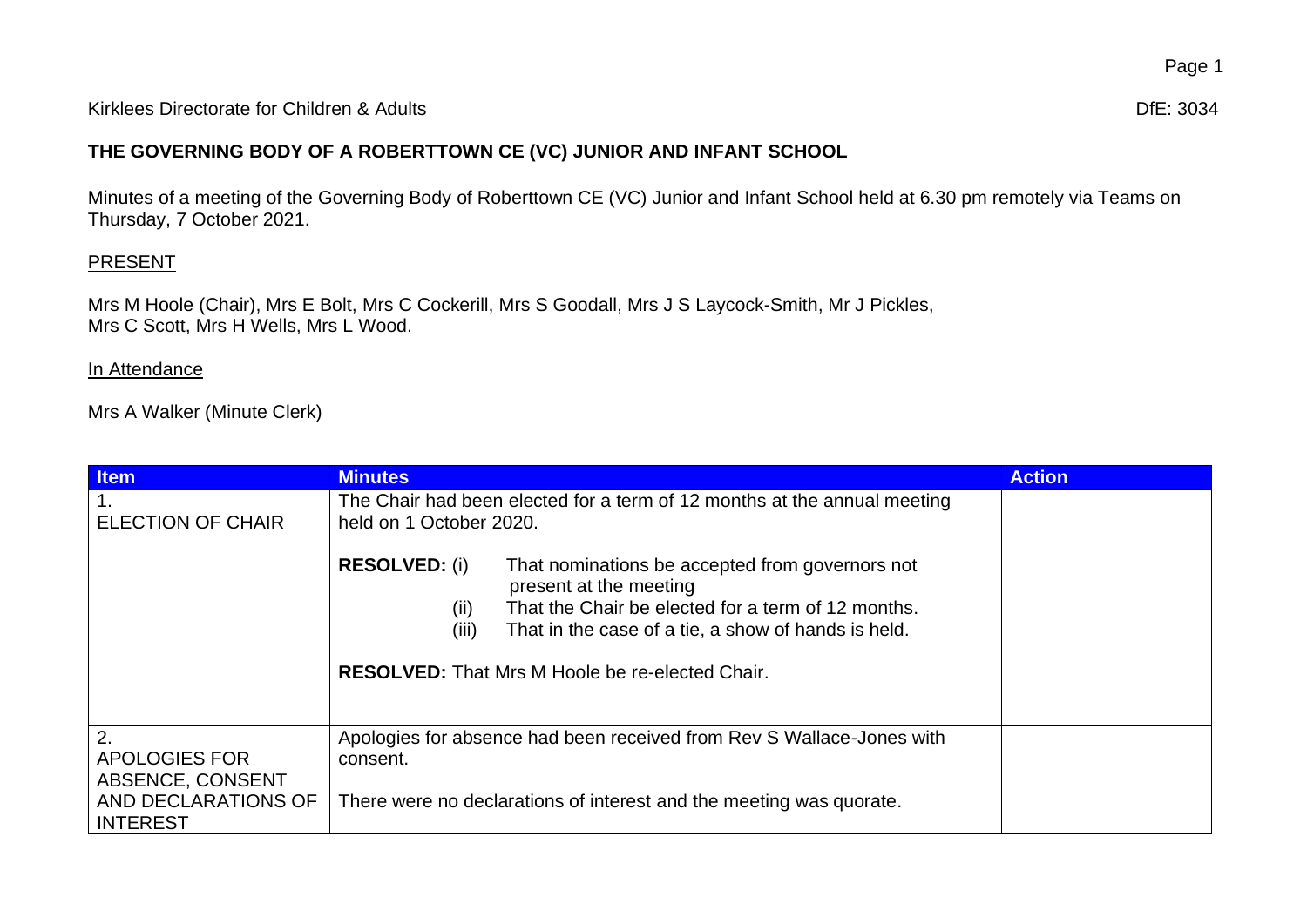| <b>Item</b>                     | <b>Minutes</b>                                                                                                                                                                                         | <b>Action</b> |
|---------------------------------|--------------------------------------------------------------------------------------------------------------------------------------------------------------------------------------------------------|---------------|
|                                 | a) Approve the Governors' Code of Conduct                                                                                                                                                              |               |
|                                 | RESOLVED: That the NGA Governors' Code of Conduct be approved and<br>signed by all Governors.                                                                                                          |               |
|                                 | Governors acknowledged their acceptance of the Code in the virtual meeting.                                                                                                                            |               |
|                                 | b) Declaration of Business Interest Information                                                                                                                                                        |               |
|                                 | It was confirmed that the Governing Body had published their Declaration of<br>Business Interest information on the School website to ensure compliance with<br>legislation and this would be updated. |               |
|                                 | Governors were advised to complete the link and forward their Declaration of<br>Business Interest form to Clerking Services.                                                                           |               |
|                                 | The Head Teacher confirmed that GIAS information was up to date.                                                                                                                                       |               |
| 3.<br><b>ANY OTHER BUSINESS</b> | The following items were notified to be brought up under Any Other Business:                                                                                                                           |               |
| <b>ITEMS</b>                    | a) Evacuation of school<br>b) Natasha's Law                                                                                                                                                            |               |
| 4.<br><b>REPRESENTATION</b>     | The following matters of representation were noted:                                                                                                                                                    |               |
|                                 | Resignation                                                                                                                                                                                            |               |
|                                 | Ms A Bunch, Co-opted, with effect from 4.10.21                                                                                                                                                         |               |
|                                 | Governors thanked Ms Bunch for her contribution to the Governing Body.                                                                                                                                 |               |
|                                 | Governors discussed the current vacancies on the Governing body and<br>possible recruitment ideas.                                                                                                     |               |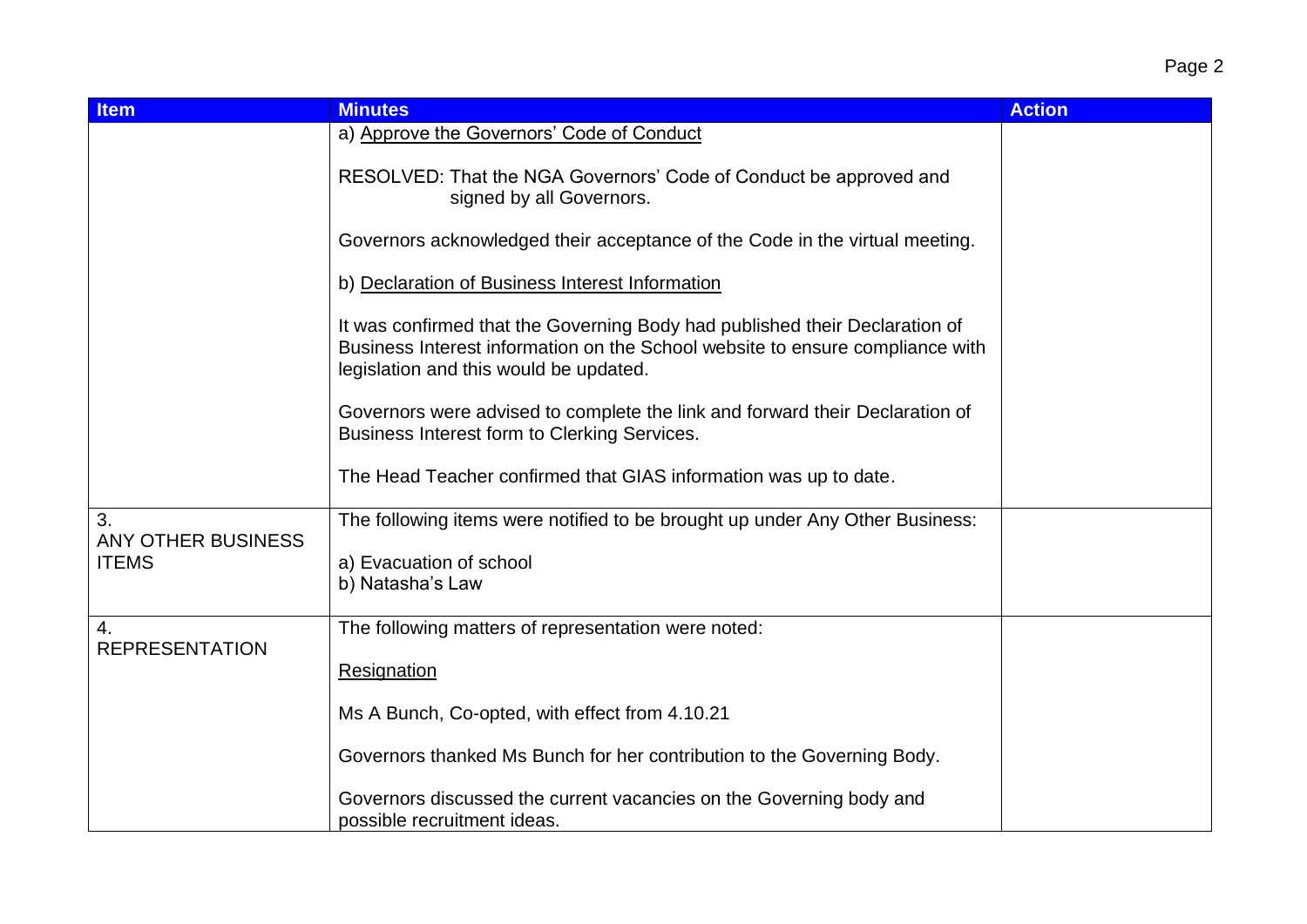| <b>Item</b>                                    | <b>Minutes</b>                                                                                                                                                                                                                                                                                                                                                                                                                                                                                                                                                                                                 | <b>Action</b> |
|------------------------------------------------|----------------------------------------------------------------------------------------------------------------------------------------------------------------------------------------------------------------------------------------------------------------------------------------------------------------------------------------------------------------------------------------------------------------------------------------------------------------------------------------------------------------------------------------------------------------------------------------------------------------|---------------|
| 5.<br><b>ELECTION OF VICE-</b><br><b>CHAIR</b> | The Chair invited nominations.<br>RESOLVED: That Mrs E Bolt be re-elected Vice-Chair for a term of 12<br>Months.                                                                                                                                                                                                                                                                                                                                                                                                                                                                                               |               |
| 6.<br><b>REVIEW OF</b><br><b>COMMITTEES</b>    | The Chair consulted with Governors on representation of the existing<br>committees and their respective terms of reference.<br>Governors' representation on committees was approved as follows:<br><b>Resources Committee</b><br>Mrs C Cockerill<br>Mrs S Goodall<br>Mrs M Hoole<br>Mrs J S Laycock-Smith<br>Mrs C Scott<br>Mrs L Wood<br>RESOLVED: That Mrs C Cockerill is elected as Chair of Resources<br>Committee.<br><b>Standards and Effectiveness Committee</b><br>Mr J Pickles (Chair)<br>Mrs E Bolt<br>Mrs M Hoole<br>Mrs S Laycock-Smith<br>Mrs H Wells<br>Mrs L Wood<br><b>Rev S Wallace-Jones</b> |               |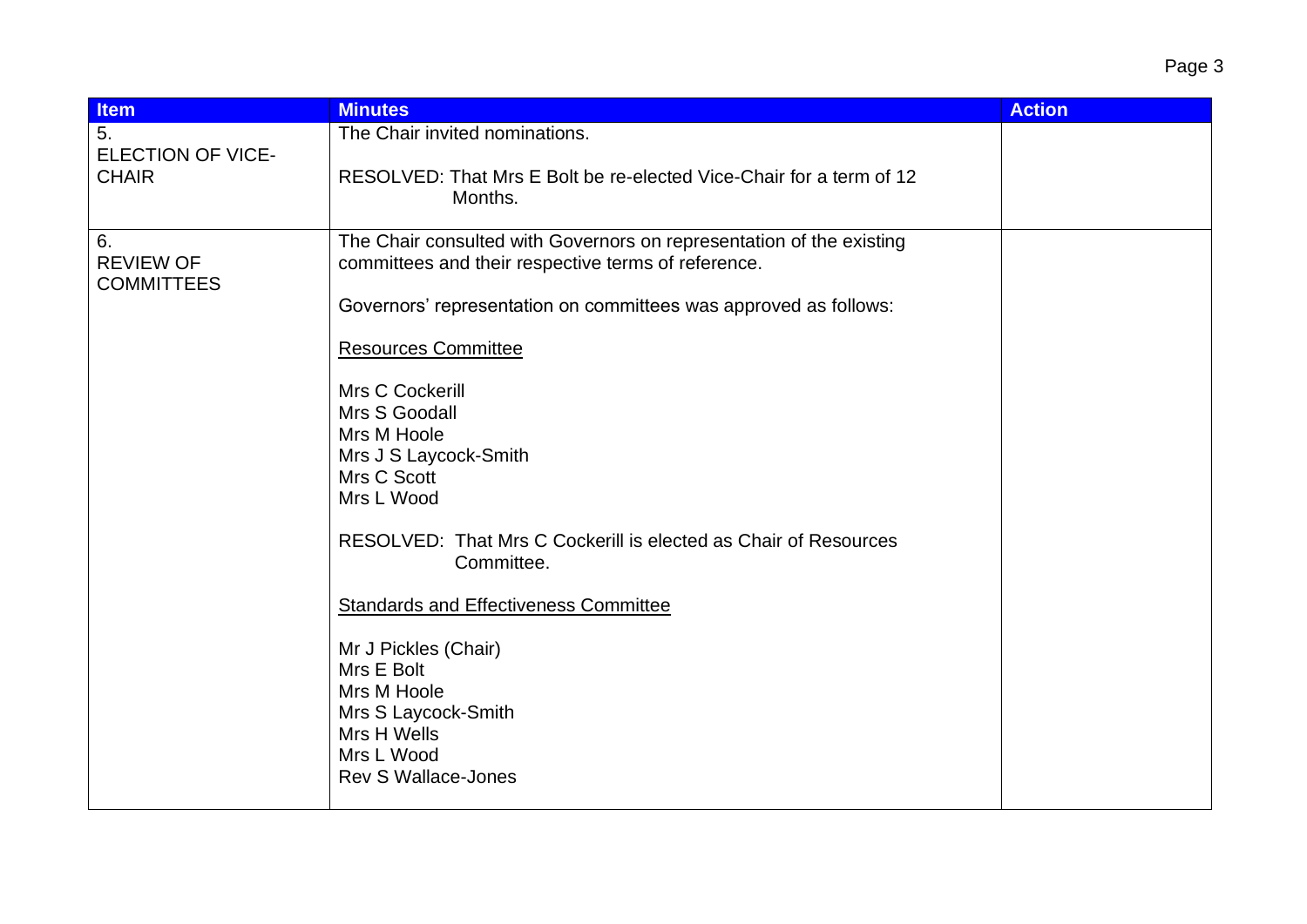| <b>Item</b> | <b>Minutes</b>                                                                                                                                                                 | <b>Action</b> |
|-------------|--------------------------------------------------------------------------------------------------------------------------------------------------------------------------------|---------------|
|             | RESOLVED: That Mr J Pickles be elected as Chair of the Standards<br>Committee.                                                                                                 |               |
|             | <b>Appraisal and Pay Committee</b>                                                                                                                                             |               |
|             | Mrs E Bolt<br>Mrs C Cockerill                                                                                                                                                  |               |
|             | Mrs M Hoole<br><b>Rev S Wallace-Jones</b>                                                                                                                                      |               |
|             | <b>Pupil Discipline and Staff Dismissal Committee</b>                                                                                                                          |               |
|             | Any eligible Governors who were available when required. This currently<br>included the following Governors:                                                                   |               |
|             | Mrs E Bolt                                                                                                                                                                     |               |
|             | <b>Complaints and Staff Dismissal Appeals Committee</b>                                                                                                                        |               |
|             | Any eligible Governors who were available when required. This currently<br>included the following Governors (unless they had sat on the Staff Dismissal<br>Committee):         |               |
|             | Mr J Pickles<br>Mrs C Scott                                                                                                                                                    |               |
|             | Mrs H Wells                                                                                                                                                                    |               |
|             | RESOLVED: That in the event of there being insufficient Governors to form any<br>statutory committee, Governors from Spenborough Co-operative<br>Trust schools be called upon. |               |
|             | RESOLVED: That the Chair of Governors be given the power to call the<br>Committee as required.                                                                                 |               |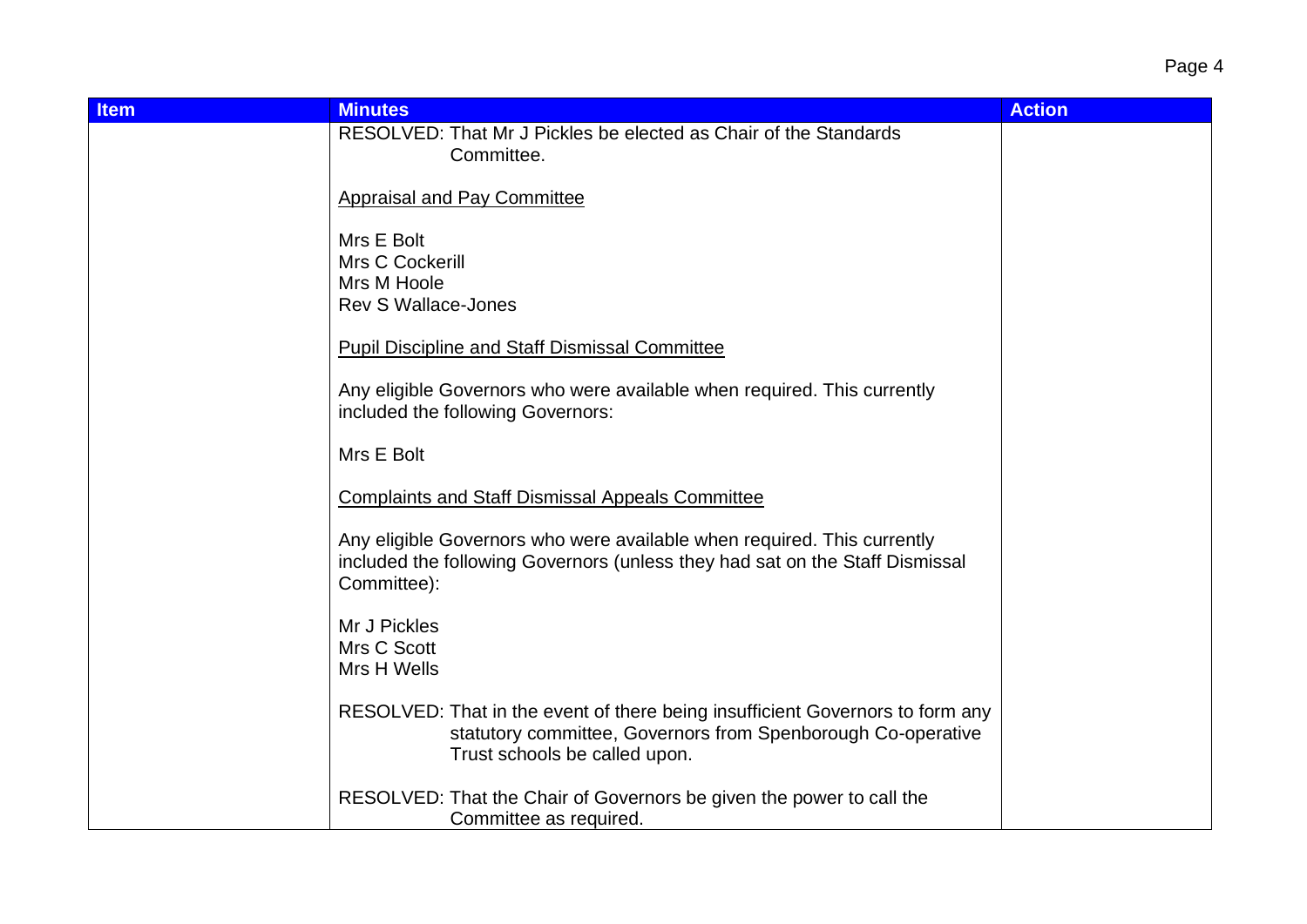| <b>Item</b>                                                                                    | <b>Minutes</b>                                                                                                                                                                                                                                                                                                                                                                                                                                                                                                                                                                                                                        | <b>Action</b> |
|------------------------------------------------------------------------------------------------|---------------------------------------------------------------------------------------------------------------------------------------------------------------------------------------------------------------------------------------------------------------------------------------------------------------------------------------------------------------------------------------------------------------------------------------------------------------------------------------------------------------------------------------------------------------------------------------------------------------------------------------|---------------|
|                                                                                                | RESOLVED: That the LA model Terms of Reference be adopted for the<br>Committees.                                                                                                                                                                                                                                                                                                                                                                                                                                                                                                                                                      |               |
| 7.<br><b>TO APPOINT</b><br><b>GOVERNORS WITH</b><br><b>SPECIFIC</b><br><b>RESPONSIBILITIES</b> | RESOLVED: That Governors be appointed with Specific Responsibilities for<br>the 2020-21 academic year as follows:<br>Health and Safety - Mrs C Scott<br>Early Years - Mrs E Bolt<br>Child Protection & Safeguarding - Mrs M Hoole<br>Governor Induction - Mrs M Hoole<br>Governor Training Contact - Mrs S Goodall<br>IT and Online Safety - Mrs C Cockerill<br>SMSC and Wellbeing - Rev S Wallace- Jones<br>Sports Premium - Mrs H Wells<br>School Website - Mrs C Cockerill<br>Inclusion- Mrs H Wells<br>To include:<br><b>SEND</b><br>$\circ$<br>Governor for Looked After Children<br>Equality<br><b>Pupil Premium</b><br>$\circ$ |               |
| 8.<br><b>DELEGATION OF</b><br><b>FINANCIAL POWERS TO</b><br>THE HEAD TEACHER                   | The Governors reviewed the Head Teacher's financial powers.<br>RESOLVED: That the Governing Body delegates to the Head Teacher the<br>power to carry out on its behalf the following delegated duties:<br>(i)<br>Planning and conducting the affairs of the school to remain solvent.<br>Establishing proper financial management arrangements and<br>(ii)<br>accounting procedures, which comply with the Local Authority's                                                                                                                                                                                                          |               |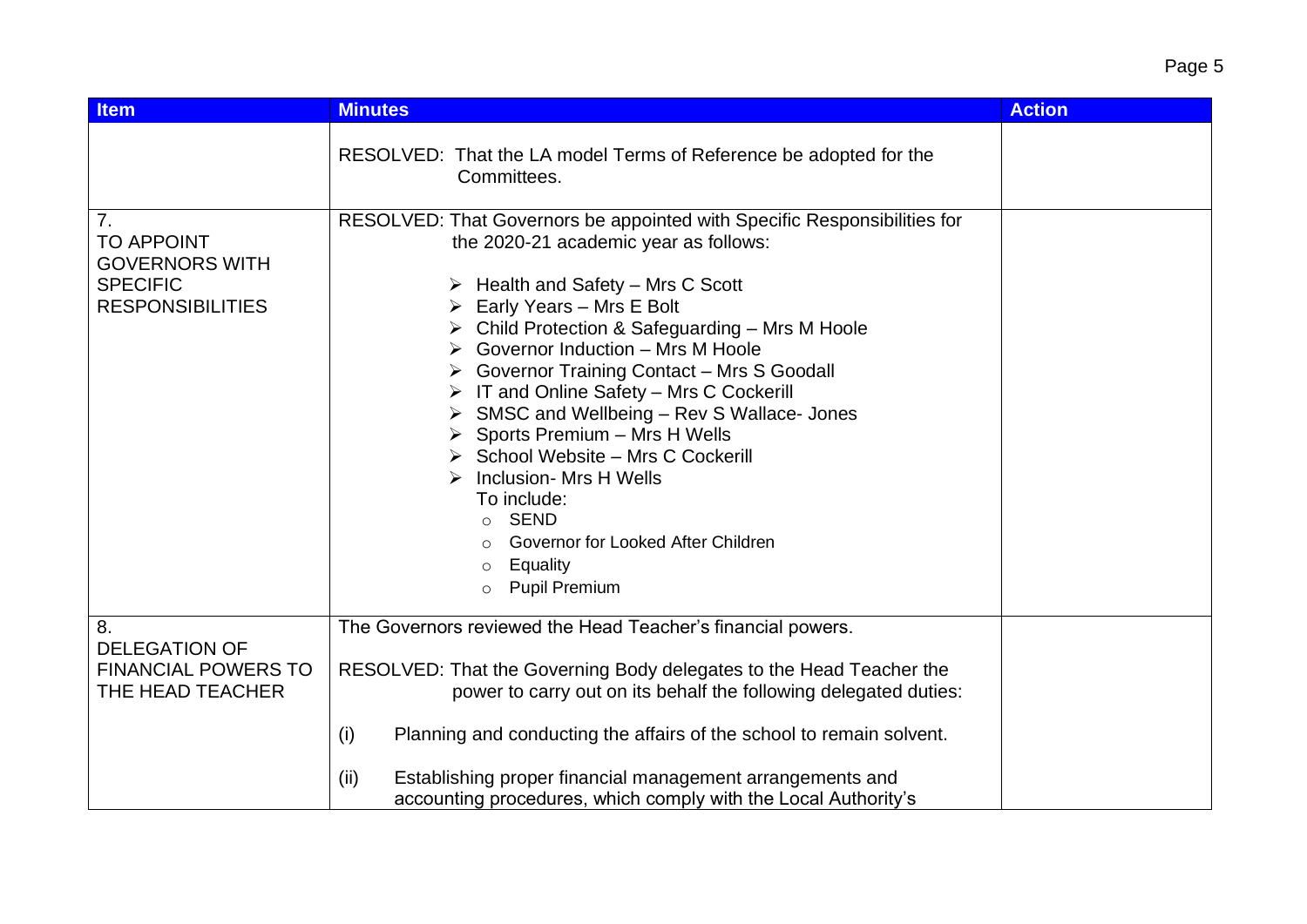| <b>Item</b>                                                           | <b>Minutes</b>                                                                                                                                                                                                                           | <b>Action</b> |
|-----------------------------------------------------------------------|------------------------------------------------------------------------------------------------------------------------------------------------------------------------------------------------------------------------------------------|---------------|
|                                                                       | financial regulations and standing orders and maintaining a sound<br>system of internal controls.                                                                                                                                        |               |
|                                                                       | Ensuring that funding from the LA and any other sources is used only in<br>(iii)<br>accordance with the conditions attached to that funding.                                                                                             |               |
|                                                                       | Providing such information as the LA may reasonably require to satisfy<br>(iv)<br>the LA that the financial management and organisation of the<br>Governing Body are such as to enable it to fulfil the obligations<br>specified for it. |               |
|                                                                       | RESOLVED: That the Governing Body delegates to the Head Teacher<br>financial limits of £10,000 and budget virement of £45,000.                                                                                                           |               |
| 9.<br><b>MINUTES OF THE</b><br><b>MEETING HELD ON</b><br>8 JULY 2021  | RESOLVED: That the minutes of the meeting held on 8 July 2021 be<br>approved and signed by the Chair as a correct record.                                                                                                                |               |
| 10.<br><b>MATTERS ARISING</b>                                         | There were no matters arising.                                                                                                                                                                                                           |               |
| 11.<br><b>REPORTS FROM</b><br><b>COMMITTEES</b>                       | There were no reports from committees.                                                                                                                                                                                                   |               |
| 12.<br><b>FINANCIAL</b><br><b>MANAGEMENT AND</b><br>MONITORING/BUDGET | The School Business Manager had sent a report to governors prior to the<br>meeting.                                                                                                                                                      |               |
| <b>REPORT</b>                                                         | Governors reconciled the figures provided on the financial monitoring reports.                                                                                                                                                           |               |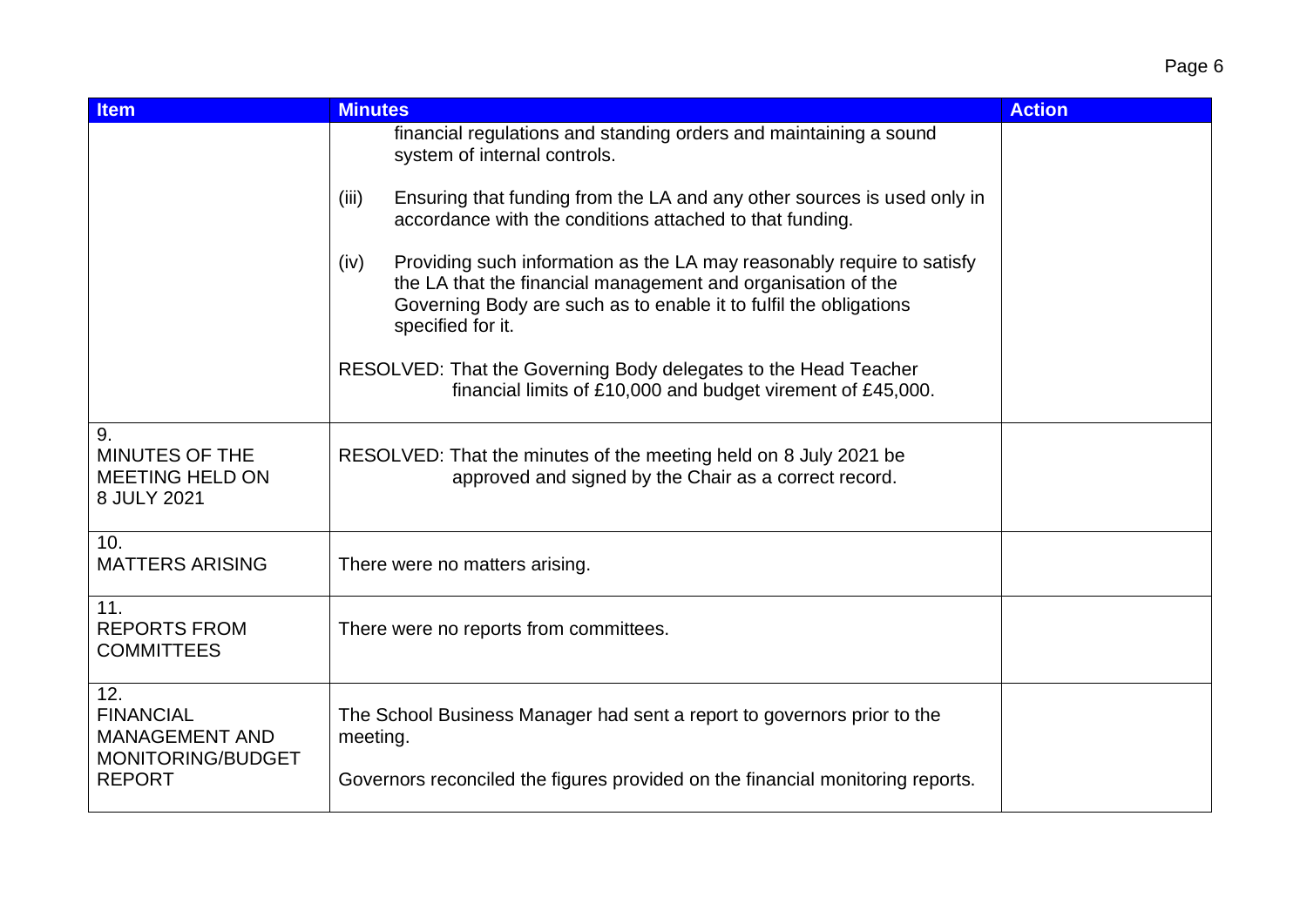| <b>Item</b>                                                   | <b>Minutes</b>                                                                                                                                                                                 | <b>Action</b>           |
|---------------------------------------------------------------|------------------------------------------------------------------------------------------------------------------------------------------------------------------------------------------------|-------------------------|
| 13.<br><b>SAFEGUARDING</b>                                    | The Safeguarding report had been made available for governors prior to the<br>meeting.                                                                                                         |                         |
|                                                               | The Head Teacher was thanked for her report.                                                                                                                                                   |                         |
| 14.<br><b>GOVERNING BODY</b>                                  | The Action Plan had been sent to governors prior to the meeting.                                                                                                                               |                         |
| DEVELOPMENT/SELF<br><b>EVALUATION: ACTIONS</b>                | A full report on data would be brought to the next meeting.                                                                                                                                    |                         |
| <b>AND PRIORITIES</b><br>2021/22                              | Governors agreed that they would look at the NGA website together at a future<br>meeting.                                                                                                      |                         |
|                                                               | <b>ACTION:</b> Item to be added to agenda again in Spring 2 meeting.                                                                                                                           | <b>Head Teacher/GCS</b> |
| 15.<br><b>GOVERNOR TRAINING</b><br><b>AND GOVERNOR VISITS</b> | Mrs Goodall informed governors that she had produced a report matching<br>governors to appropriate courses and governors were urged to look at the<br>report and arrange appropriate training. |                         |
|                                                               | Mrs Scott had attended a Diocese Monitoring and Evaluating Church School<br>course.                                                                                                            |                         |
|                                                               | ACTION: Mrs Scott to arrange meeting with Head teacher, Chair and<br>Rev Wallace-Jones to discuss content of course.                                                                           | <b>Mrs Scott</b>        |
|                                                               | Mrs Scott informed governors that she would be attending a Data course.                                                                                                                        |                         |
|                                                               | Mrs Bolt had completed Safer Recruitment training. Mrs Bolt had sent an email<br>to the Head Teacher for clarification of issues raised by the training.                                       |                         |
|                                                               | <b>ACTION:</b> Safer Recruitment training to be added to agenda for Standards<br>Committee.                                                                                                    | <b>Head Teacher/GCS</b> |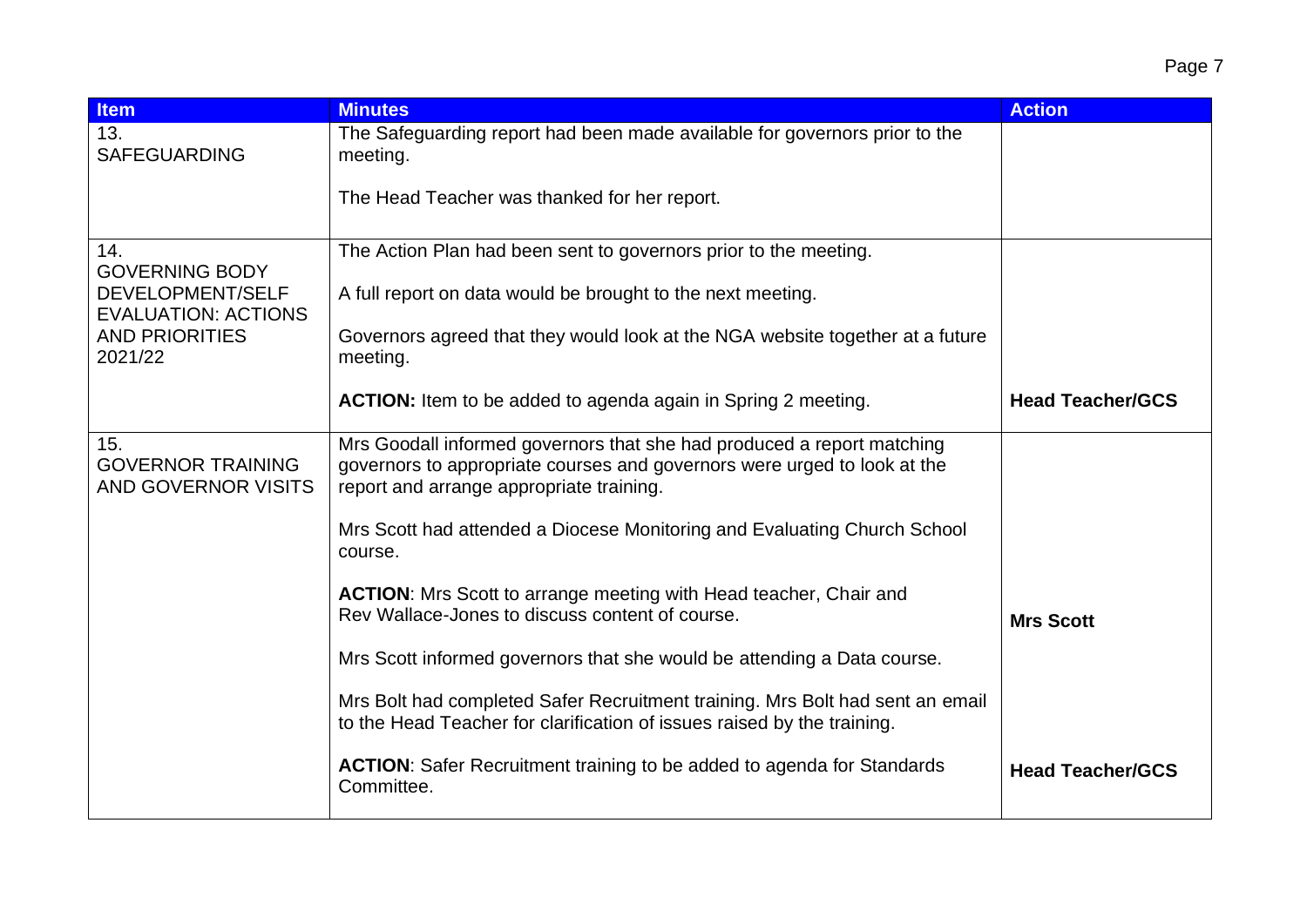| <b>Item</b>                                                    | <b>Minutes</b>                                                                                                                                                                               | <b>Action</b>       |
|----------------------------------------------------------------|----------------------------------------------------------------------------------------------------------------------------------------------------------------------------------------------|---------------------|
|                                                                | Ms A Bunch had completed a Health and Safety visit and her report had been<br>sent to governors.                                                                                             |                     |
| 16.<br><b>CONSULTATION ON</b><br><b>ADMISSION</b>              | The Head Teacher advised Governors that the policies were not yet available<br>as Kirklees was currently reviewing and consulting on the policies.                                           |                     |
| <b>ARRANGEMENTS FOR</b><br>2023/24                             | Q: How many over are we in school?<br>A: We aren't over - there are 34 in every class at the current time. There<br>is 1 appeal in Year 2 ongoing.                                           |                     |
|                                                                | RESOLVED: That Governors confirm the PAN will remain at 34.                                                                                                                                  |                     |
| 17.<br>POLICIES FOR REVIEW<br>BY FULL GOVERNING<br><b>BODY</b> | The Head Teacher advised Governors that the Appraisal Policy and the<br>Teacher's Pay policies were not yet available as Kirklees was currently<br>reviewing and consulting on the policies. |                     |
|                                                                | The policies due for review had been sent out to governors prior to the<br>meeting.                                                                                                          |                     |
|                                                                | Governors had a further discussion relating to Mrs Bolt's Safer Recruitment<br>training. Mrs Bolt had several questions as a result of the training.                                         | Mrs Bolt            |
|                                                                | <b>ACTION:</b> Mrs Bolt to contact Gary Scargill to seek clarification and advice as<br>the training conflicts with the LA model policy.                                                     |                     |
|                                                                | RESOLVED: That the Whistleblowing Policy be agreed and adopted.                                                                                                                              |                     |
|                                                                | RESOLVED: That the Safeguarding and Child Protection Policy be agreed and<br>adopted.                                                                                                        |                     |
|                                                                | RESOLVED: That the Staff Conduct policy be agreed and adopted.                                                                                                                               | <b>Head Teacher</b> |
|                                                                | RESOLVED: That the Online Safety Policy be agreed and adopted.                                                                                                                               |                     |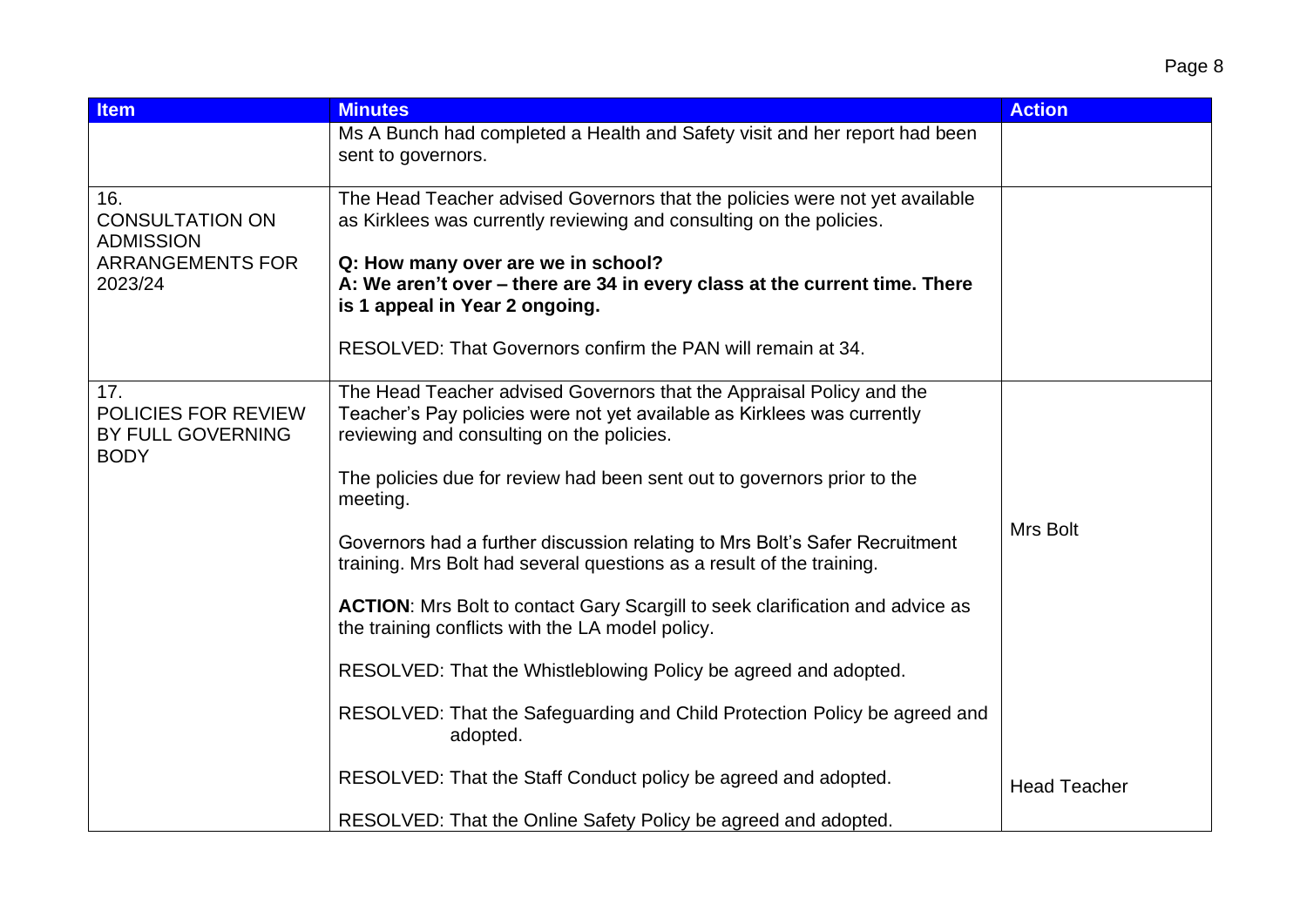| <b>Item</b>                                        | <b>Minutes</b>                                                                                                                                                                                                                                                                           | <b>Action</b> |
|----------------------------------------------------|------------------------------------------------------------------------------------------------------------------------------------------------------------------------------------------------------------------------------------------------------------------------------------------|---------------|
|                                                    | <b>ACTION:</b> Head Teacher to confirm with KLP if Governors should sign the<br>Acceptable Use pages of the policy.                                                                                                                                                                      |               |
|                                                    | RESOLVED: That the Safer Recruitment policy be agreed and adopted subject<br>to the addition of ' Safeguarding governor to check/sample<br>questions asked at interview to ensure value-based questions are<br>included and the motives/background to working in a school are<br>clear'. |               |
|                                                    | RESOLVED: That the Concerns and Complaints policy be agreed and<br>adopted.                                                                                                                                                                                                              |               |
| 18.<br><b>EVOKE KIRKLEES</b><br><b>PARTNERSHIP</b> | Governors noted this agenda item and will await further information.                                                                                                                                                                                                                     |               |
| 19.<br><b>EDUCATIONAL VISITS</b>                   | Mrs Wood provided governors with a verbal update on the recent Youth Hostel<br>trip. The children had really enjoyed the trip and had built skills that they would<br>use at Winmarleigh Hall in 2022.                                                                                   |               |
|                                                    | Governors thanked Mrs Wood for organising the trip.                                                                                                                                                                                                                                      |               |
| 20.SPENBOROUGH CO-<br><b>OPERATIVE TRUST</b>       | Governors were informed that Trust Head Teachers had met twice this half<br>term.                                                                                                                                                                                                        |               |
|                                                    | Moderation meetings had taken place and Trust staff continued to collaborate<br>at subject meetings.                                                                                                                                                                                     |               |
|                                                    | The Trust carol concert would be held again this year on 7 December.                                                                                                                                                                                                                     |               |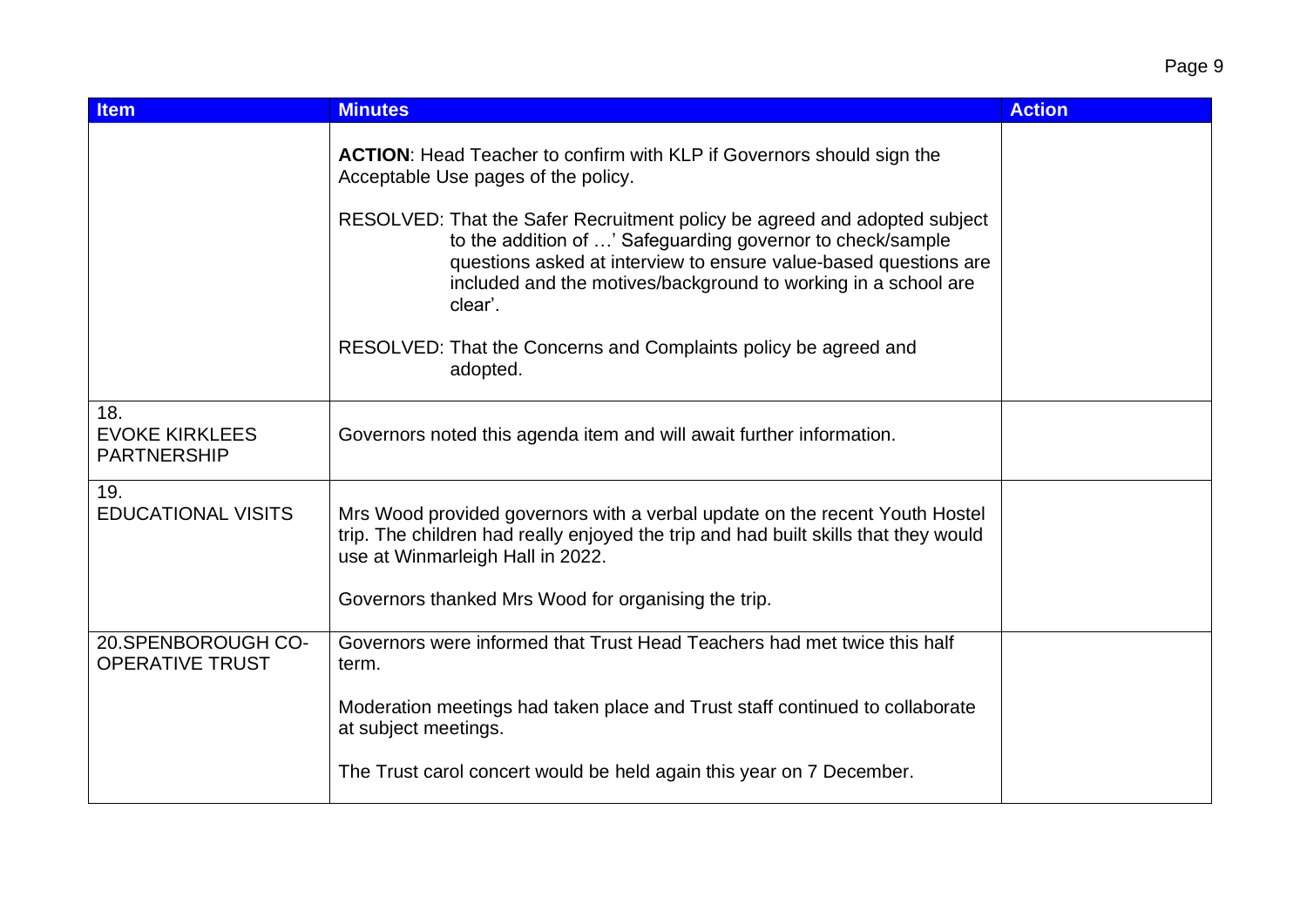| <b>Item</b>                 | <b>Minutes</b>                                                                                                                                                                                                                                                                                                                                                                                                                                                 | <b>Action</b> |
|-----------------------------|----------------------------------------------------------------------------------------------------------------------------------------------------------------------------------------------------------------------------------------------------------------------------------------------------------------------------------------------------------------------------------------------------------------------------------------------------------------|---------------|
| 21.<br><b>ACADEMISATION</b> | Governors were informed that the Diocese had recently sent papers to<br>governors regarding future academisation.                                                                                                                                                                                                                                                                                                                                              |               |
|                             | Mrs Hoole and the Head Teacher had attended a Diocese briefing and it was<br>apparent that schools would eventually become part of an academy trust.<br>Governors were informed that as a Church school they would have to join a<br>church MAT. There are currently 10 church MATS in the area with an 11 <sup>th</sup> MAT<br>being built. Governors were informed that staff currently employed within the<br>school would retain their existing contracts. |               |
|                             | Q: Would there be any guarantee that we would get our $1st$ choice of                                                                                                                                                                                                                                                                                                                                                                                          |               |
|                             | MAT?<br>A: No but none of the current MATS are full and we are a desirable<br>school.                                                                                                                                                                                                                                                                                                                                                                          |               |
|                             | Q: What would be the benefit?<br>A: There is no choice as to whether we join or not – there would be more<br>direction for school improvement work.                                                                                                                                                                                                                                                                                                            |               |
|                             | Q: Is there a deadline?<br>A: No not yet.                                                                                                                                                                                                                                                                                                                                                                                                                      |               |
|                             | Q: Why are we a Church school?<br>A: The school was set up by the Church; it was originally set up to<br>educate the poor.                                                                                                                                                                                                                                                                                                                                     |               |
|                             | Mrs Cockerill had attended the Diocese briefing and informed governors that<br>she felt that the Diocese already had a plan of where schools would fit.                                                                                                                                                                                                                                                                                                        |               |
|                             | Q: Could governors speak to any schools already in a MAT?<br>A: Yes, we will be able to.                                                                                                                                                                                                                                                                                                                                                                       |               |
|                             | Q: What do staff think?                                                                                                                                                                                                                                                                                                                                                                                                                                        |               |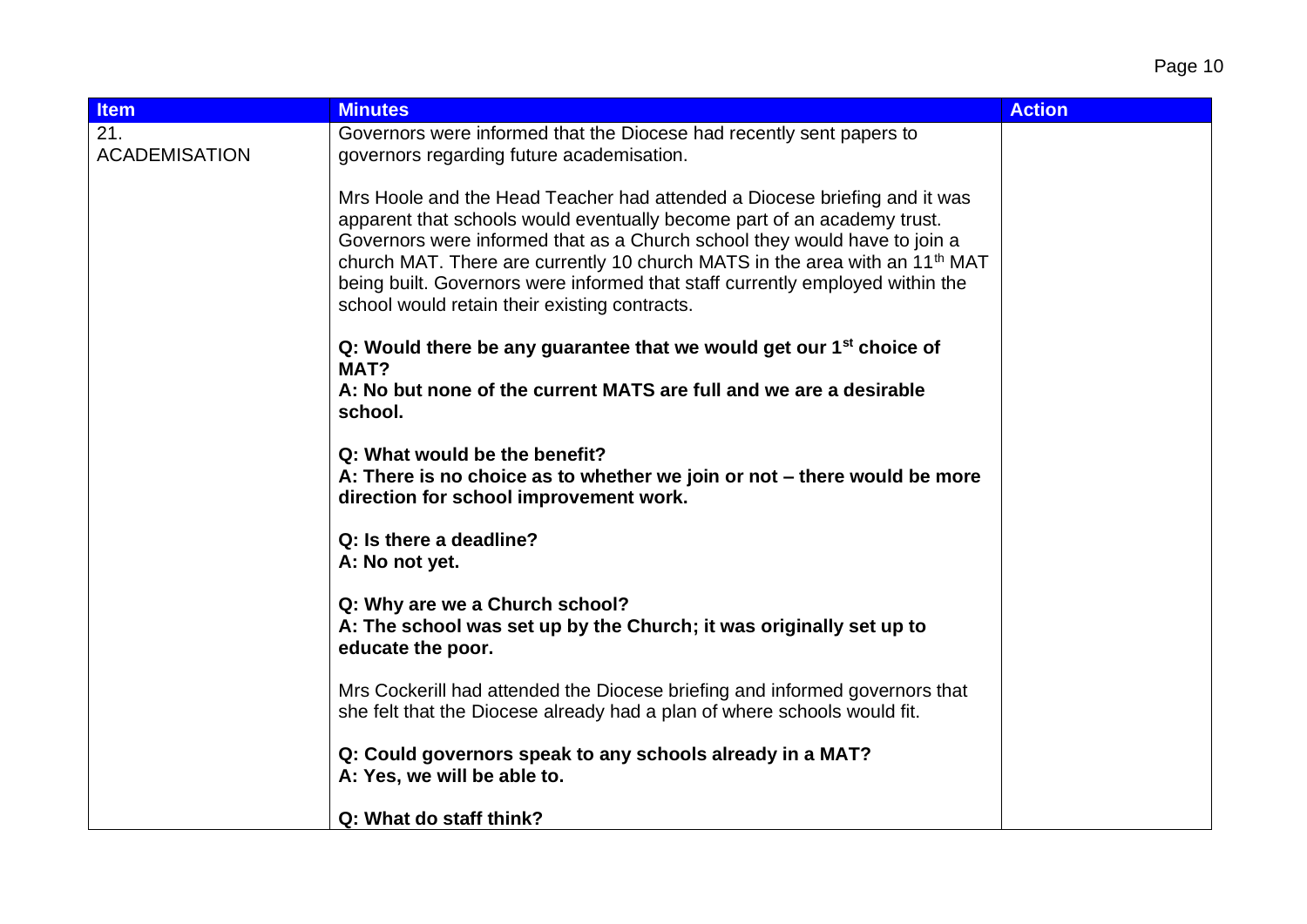| <b>Item</b>                      | <b>Minutes</b>                                                                                                                                                              | <b>Action</b>                                     |
|----------------------------------|-----------------------------------------------------------------------------------------------------------------------------------------------------------------------------|---------------------------------------------------|
|                                  | A: It has not really been discussed as we need to know more before<br>talking to staff.                                                                                     |                                                   |
|                                  | Q: How many schools are in a MAT already?<br>A: The Head Teacher will find out more information from the Diocese but<br>regionally just under 30% of schools are in a MAT.  |                                                   |
|                                  | <b>ACTION:</b> Governors to research and bring questions to next meeting.                                                                                                   | <b>Head Teacher/GCS to</b><br>add to next agenda. |
| 22.<br><b>ANY OTHER BUSINESS</b> | The following items had been notified to be brought up under Any Other<br>Business:                                                                                         |                                                   |
|                                  | a) Natasha's Law                                                                                                                                                            |                                                   |
|                                  | <b>ACTION:</b> Head Teacher to look at The Key and PTA advice and bring back to<br>next meeting.                                                                            | <b>Head Teacher</b>                               |
|                                  | b) Evacuation                                                                                                                                                               |                                                   |
|                                  | Governors were provided with an update on the recent evacuation of the<br>school. The children had been excellent, and staff had taken exceptional care<br>of the children. |                                                   |
|                                  | There had been some parental queries and some of these were ongoing.                                                                                                        |                                                   |
|                                  | Q: Are there any policy implications?<br>A: The Emergency Evacuation policy will be reviewed by the Head<br>Teacher, Deputy Head Teacher and School Business Manager.       |                                                   |
|                                  | Q: Was it an isolated incident?<br>A: As far as we are aware.                                                                                                               |                                                   |